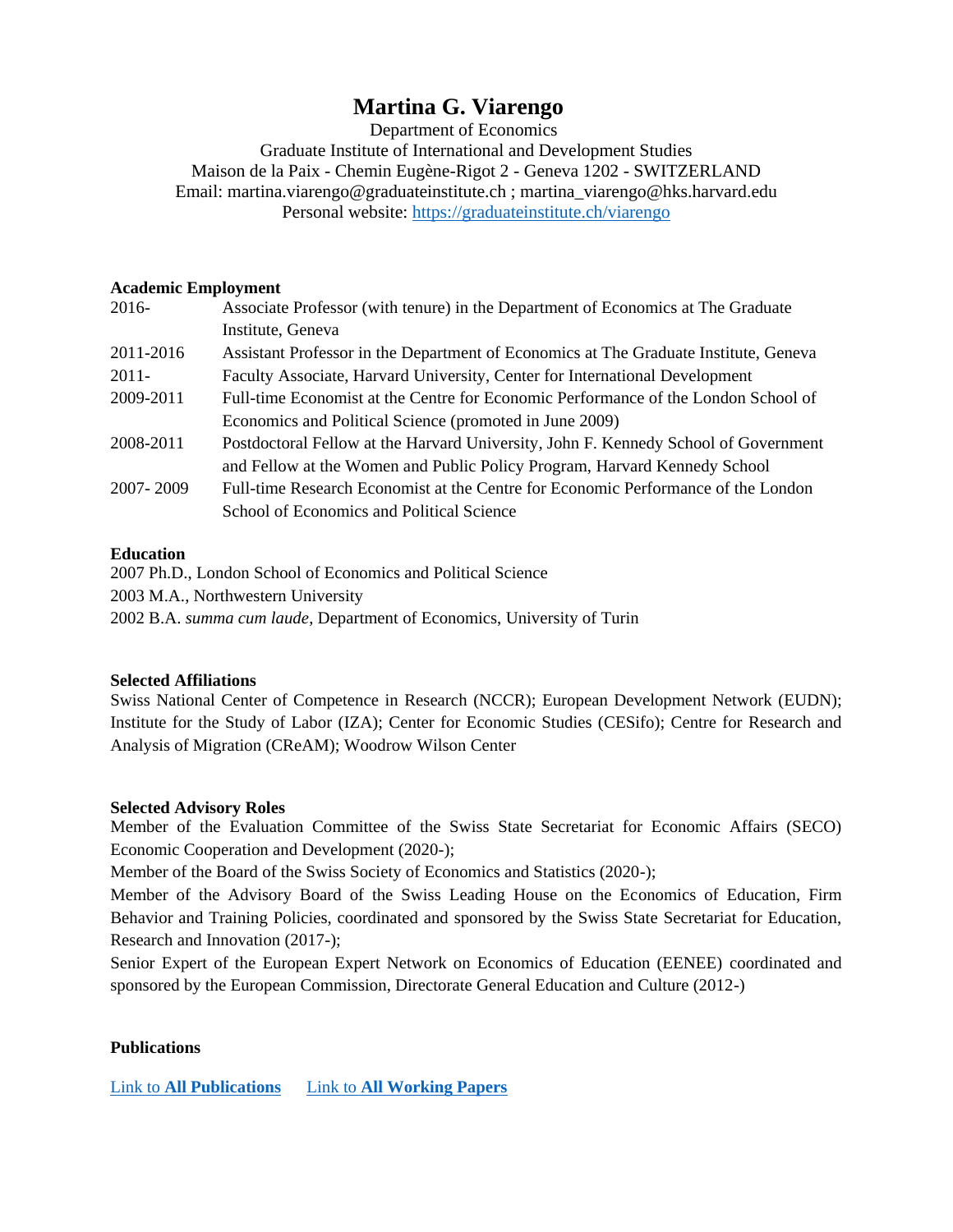#### **Selected Publications in Peer Reviewed Journals**

Ganguli I., R. Hausmann and M. Viarengo (2020) "Gender Differences in Professional Career Dynamics: New Evidence from a Global Law Firm," forthcoming in *Economica*

Bandiera O., M. Mohnen, I. Rasul and M. Viarengo (2019) "Nation-Building through Compulsory Schooling during the Age of Mass Migration," *Economic Journal*, Vol. 129, No. 617(1), pp. 62–10

Machin S., S. McNally and M. Viarengo (2018), "Changing How Literacy is Taught: Evidence on Synthetic Phonics," *American Economic Journal: Economic Policy*, Vol. 10, No. 2, pp. 217-241

Gibbons S., S. McNally and M. Viarengo (2017), "Does Additional Spending Help Urban Schools? An Evaluation Using Boundary Discontinuities," *Journal of the European Economic Association*, November, Vol. 16, No. 5(1), pp. 1618–1668

Cyron L., G. Schwerdt and M. Viarengo (2016) "The Effect of Opposite Sex Siblings on Cognitive and Non-Cognitive Skills in Early Childhood," *Applied Economics Letters*, Vol. 24, No. 19, pp. 1369-1373; [Asian Development Bank Institute Working Paper No. 2016-627]

Pritchett L. and M. Viarengo (2015), "Does Public Sector Control Reduce Variance in School Quality?" *Education Economics*, Vol. 23, No. 5, October, pp. 557-576

Pritchett L. and M. Viarengo (2015), "The State, Socialization and Private Schooling: When Will Governments Support Alternative Producers?" *Journal of Development Studies*, (lead article), Vol. 51, No. 7, July, pp. 784-807

Martinez-Fritscher A., A. Musacchio and M. Viarengo (2014), "Colonial Institutions, Trade Shocks, and the Diffusion of Elementary Education in Brazil, 1889-1930," *Journal of Economic History*, Vol. 74, No. 3, pp. 730-766

Freeman R.B. and M. Viarengo (2014), "School and Family Effects on Educational Outcomes across Countries," *Economic Policy*, (lead article), Vol. 79, No. 29, July, pp. 395-446

Ganguli I., R. Hausmann and M. Viarengo (2014), "Closing the Gender Gap in Education: What is the State of Gaps in Labor Force Participation for Women, Wives and Mothers?" *International Labour Review*, (lead article), Vol. 153, No. 2, pp. 173-208

Ganguli I., R. Hausmann and M. Viarengo (2014), "Marriage, Education and Assortative Mating in Latin America," *Applied Economics Letters*, Vol. 21, No. 12, pp. 806-811

Bandiera O., I. Rasul and M. Viarengo (2013), "The Making of Modern America: Migratory Flows in the Age of Mass Migration," *Journal of Development Economics*, Vol. 102, May, pp. 23-47

Pritchett L. and M. Viarengo (2012), "Why Demographic Suicide? The Puzzles of European Fertility," *Population and Development Review*, No. 38, pp. 55-71